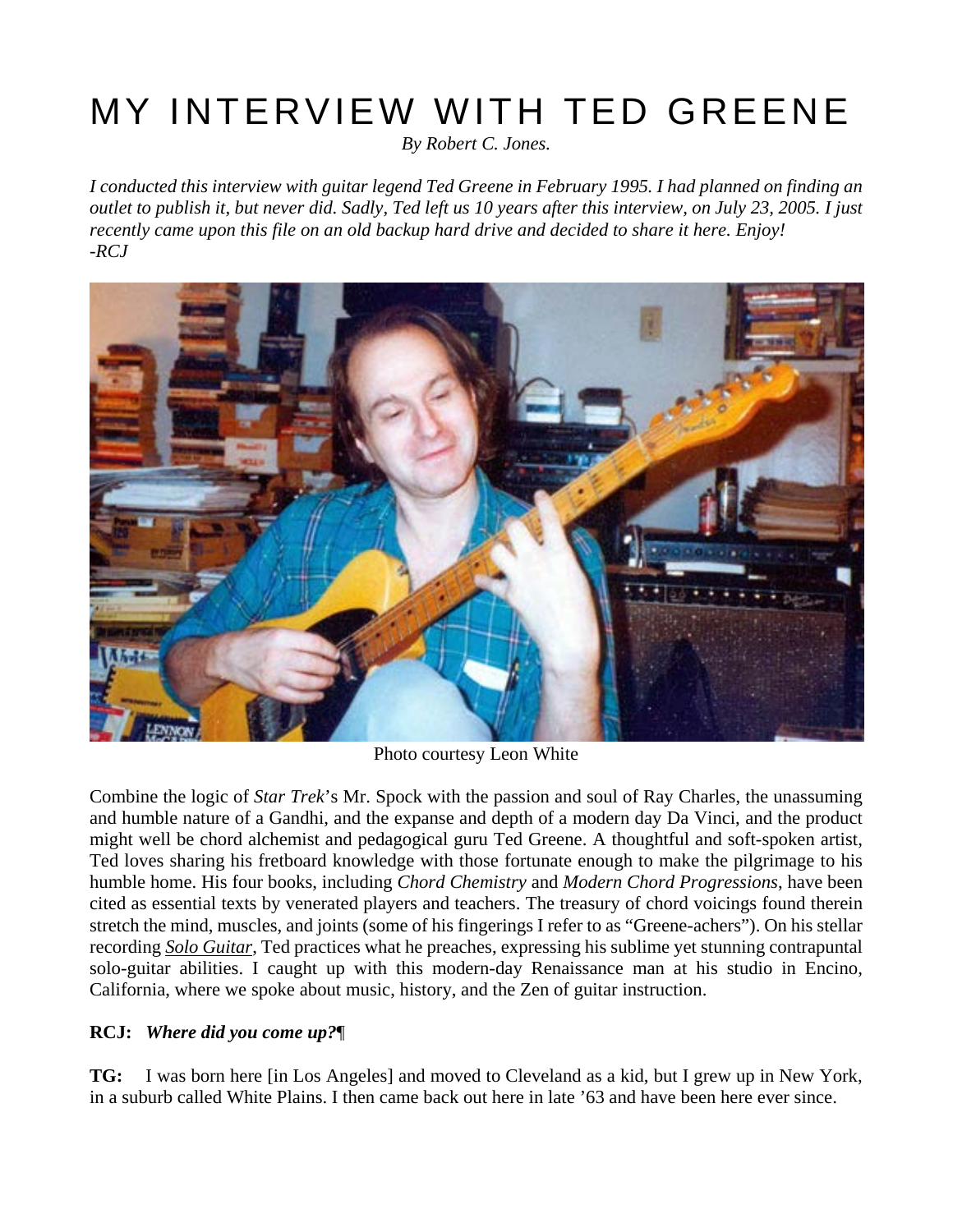### **RCJ:** *Do you come from a musical family?*¶

**TG:** Pretty much. My mom played pretty decent Gershwinesque piano and my dad played a pretty mean radio. The whole family is bonkers over music.

## **RCJ:** *Your recording* **Solo [Guitar](http://www.artofliferecords.com/tedgreene.html)** *consists mostly of Gershwin and show tunes. Is this linked to your parents' musical influence?*

**TG:** Yep, they had those shows on right from the beginning. In those late forties/early fifties—I was born in '46—a lot of what America listened to was Tin Pan Alley's product, and a lot of that was inextricably bound up with show tunes. The Great American songbook. We didn't have Elvis or Hendrix, not to mention Jimmy Reed.

## **RCJ:** *Did you have any formal music training as a youngster?*¶

**TG:** No, it was pretty bad. Let's just say that I tried to play piano. I loved hearing my mom play piano, but I just couldn't do it. Baseball was much more seductive. But then I did take guitar lessons in the fall of '57, from a man named Sal Tardella, one of the great legion of Italian East Coast jazz guitar players. He was a great player and he helped me a lot. Got me reading music. Got me playing some cool little chords. And even got me a Duane Eddy book when I longed for that. I was glad I had lessons.

## **RCJ:** *When did you decide to make music a full-time career?*

**TG:** In late '64 I started teaching house-to-house. Then in '65, I got hired to teach by a guitar store and I started to know right around then that I just had to do it. So I quit college in '66, handed in my books, and never graduated. I don't regret it.

#### **RCJ**: Many of us start out playing the guitar and then have a kind of epiphany when one day we *hear a special recording or see that certain player whose performance totally floors us, changing our lives forever. Have you had this experience?*

**TG:** Yeah, quite a few, but I'll just mention two of them. One of them was when I was back in New York, in the summer of '64. Everybody there was raving about this guitarist named Linc Chamberlind. He was a local legend from suburban New York. People started telling me about his playing this unusual, old guitar. Turned out it was a Telecaster with these slinky strings. This guy played it all. He was so great, it just tore me up how good he was. I'd been playing a lot of years already, but I just didn't have a clue how he was doing what he was doing and getting such a great sound out of such ratty-looking equipment, especially when I had this shiny, beautiful new Gibson.

And then I came out to LA where probably the strongest spiritual musical experience of my life took place. I was in a guitar store and I heard this sound coming from the back. It sounded like two or three guys playing and the tone was better than anything I could ever have gotten out of my guitar. I went back there and it turned out to be this guy who, at the time, was a well-respected player—a fellow named Jay Lacy—sitting there with a Telecaster, playing all these things that…uh…I never recovered! I mean, I had to have a Telecaster! I've played one ever since. I had to learn chords, learn how to play the melody on top like he was doing. Solo guitar, you know? So he gave me lessons. He was a good teacher as well as a great player. He played Chet Atkins [style] too. I almost fell off the chair! I'd never seen anybody play the Chet Atkins style in front of me. I'd heard it, but I just couldn't figure anything out in those days. Except that I loved to play, I knew that.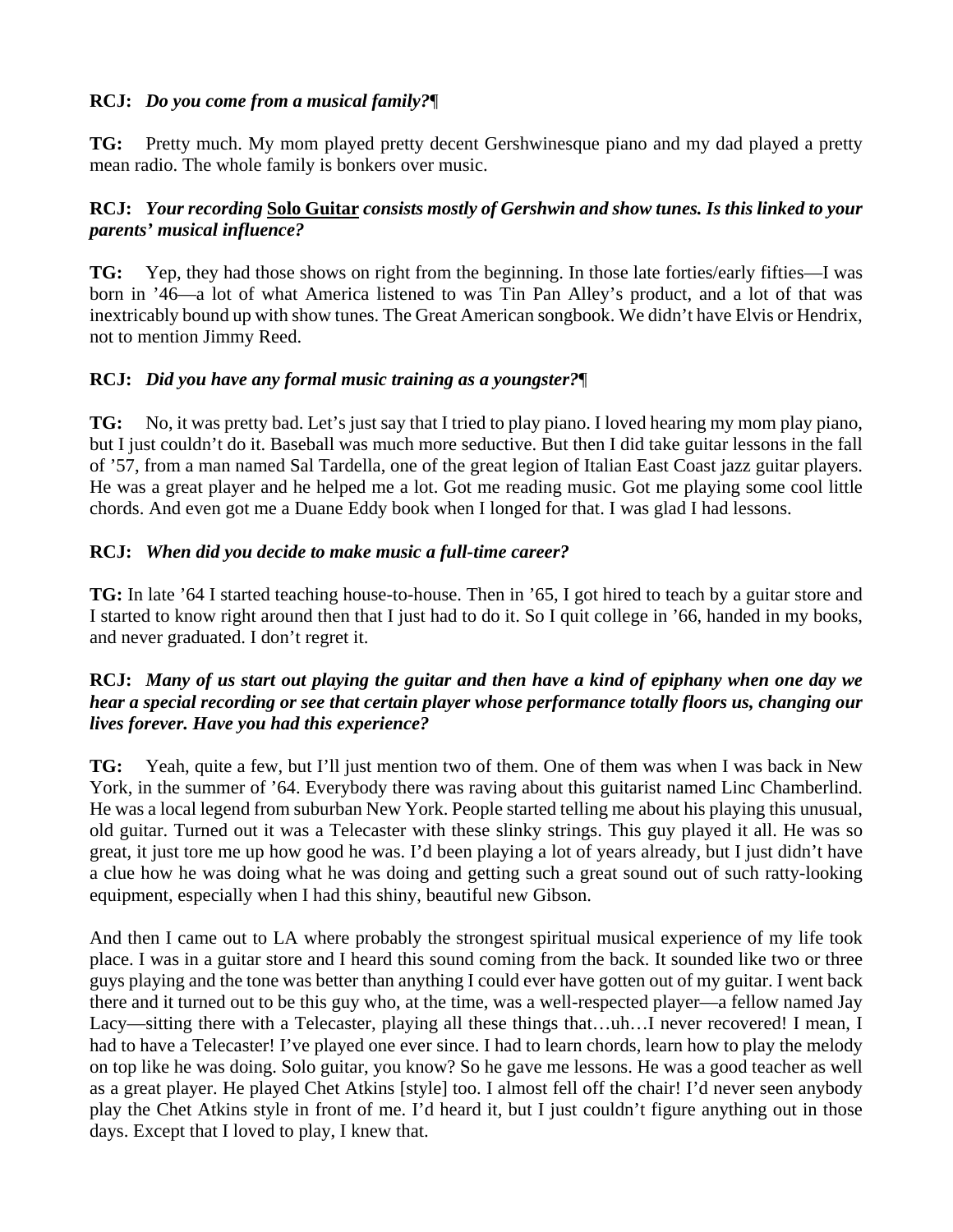### **RCJ:** *Why now do you still prefer to play a Telecaster rather than the archtop-through-Polytone setup that so many jazz guitarists use?*

**TG:** 'Cause I was a rhythm and blues guy, man! I just adore that music. What did Steve Cropper play? A Telecaster, you know? I mean, it just seemed like you could get so many different sounds out of these things [*holds his Tele*] without feeding back at the volumes that bands were starting to play at. Whenever I tried to play my archtop-type guitars at band volume, I had those terrible feedback problems. And then I started to get hooked on that bridge-pickup sound for certain kinds of music. But what I was floored by was how sweet and beautiful the neck pickup is for jazz. Plus you could play so high. And you could take them apart and custom wire all kinds of other sounds. Underneath the pickguard you could hide more pickups. Everything about it—except for the three-piece bridge—was just total fun! Before I had heard those two people play them, I thought Telecasters were junk. Then I heard guys get a good sound out of them. Now I think they're gorgeous! I just love the old Telecasters. Some new ones are great. I've got a lot of guitars that I like. As you see, I've got Gibsons all around [*points to a few of the Gibsons he has about*]. I love Gibsons. I just really am crazy about guitars. Amps? I'm kind of the same way. I love Fenders. All series. The tweeds. The browns. The whites. The blacks. Those dark, dark brown ones inbetween are great. They all sound so different, though. The different circas and series are really different sounding. Love Gibson amps. I love Magnatone amps. Love Ampeg amps.

#### **RCJ:** *Though you've authored books on single-note playing, you're best known for your inventive chord voicings. What led you to approach the guitar as primarily a harmonic instrument?*

**TG:** The simplest answer would be that it's the sound I love the most. A lot of things led me to that. I was primarily working as a single-string player in the sixties. I loved chords, but it was just so exciting to solo, you know? Crank the amp up and get that "new sound." But then I'd hear a song with beautiful chords. I remember being disgusted after a certain period of time with the whole way that the contemporary music scene in the sixties was going. Playing in clubs where kids were taking really serious drugs and being "hurt." I was one of those kids myself at one point—just a year or two older than them—and I started to feel bad. I thought the music had something to do with it too. You'd see them there just lost in a fog. The music was so loud…and so many drugs. I mean, it all seemed to be part of one package. So I said, "No more of this. I gotta work on something a little quieter, so I don't ruin my ears and hurt anybody else." I went into a cave and hibernated. Sure enough, there was the classical thing which I've always dug. And the tunes. All the tunes in American music. Both of those required some knowledge of harmony which, reluctantly, I finally started to study.

#### **RCJ:** *Those of us who have studied the material in your instructional books have encountered two rather unconventional left-hand techniques you employ when fingering some chords. The first* involves playing two notes on adjacent frets and strings, using just the side of the slanted index finger. The other involves fingering two notes within the same fret but on adjacent strings, using only the tip *or pad of one finger. How did you develop these somewhat difficult techniques in your own playing?*

**TG:** OK, real simple. George Van Eps is the pioneer. He was my teacher. George, way back in 1939, wrote this book where he shows what he calls the "fifth finger" which, I hope he doesn't mind, some of us call the "slant finger" technique. Classical folks call it "cross barring." The pad thing of holding two strings down [with the tip of one finger], I think George came up with that many years ago. The first I ever heard of it might have been from Barney Kessel in his book from the late sixties. All the LA-based jazz players—Barney, Howard Roberts, all those guys—were influenced by George in the technical area. They all admired his ability to do many things that they couldn't do. They did other things that he didn't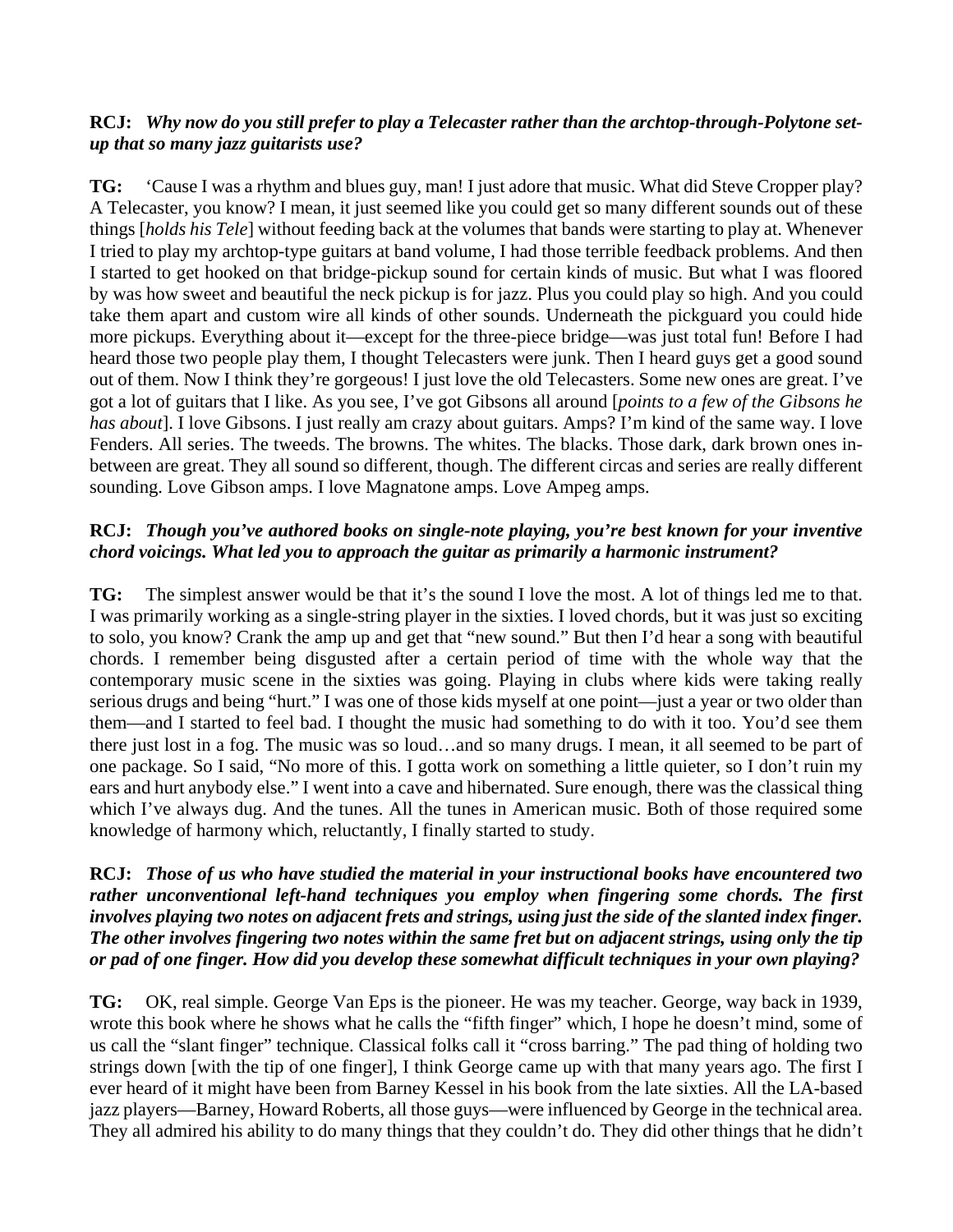do. They were jazz players. George is…he's…you can't type him! He's just kind of a contrapuntal guitarist. So I didn't invent either one. I didn't pioneer anything there, really.

#### **RCJ:** *Does the Telecaster neck help facilitate these techniques?*

**TG:** Any decently set-up guitar is prime territory for this stuff. Even on a nylon-string with a wide neck, if you practice, you can get it on there, as long as you're not too far up the neck and it's not too outrageously wide.

#### **RCJ:** *Listening to you play, one immediately recognizes the importance you place upon voice leading. Talk a little bit about your concepts of voice leading, especially when arranging a tune for solo guitar.*

**TG:** I like the idea of multiple possibilities that aren't overwhelming, so what I try to do is find formulas. Whenever two chords connect, I make it into a formula. I actually discuss this in *[Chord](http://www.alfred.com/Products/Ted-Greene-Chord-Chemistry--00-EL02778.aspx) [Chemistry](http://www.alfred.com/Products/Ted-Greene-Chord-Chemistry--00-EL02778.aspx)* in a chapter called "Moving Voices (Voice Leading) and Systematic Thinking." It was just something that seemed to offer so much more possibility than just the standard shapes that I'd seen in books. This was contingent, though, upon having a lot of voicings of the chords, so I had to develop a little system to find more voicings. That wasn't too tough. It's not hard to find more voicings if you really want them. To voice lead is very easy if you make everything into something that's just fraught with logic, not dependent on having a good day with your ear. For instance, take moving from and Em7 to a Bb7, two chords you wouldn't normally associate. If you spell those two chords, Em7 (E-G-B-D), and Bb7 (Bb-D-F-Ab), and look to see how the voices should move, a few things jump off the chart right away. The B and Bb might go together. Notice there are two Ds [so no movement is required there]. The E is going to the F, and the G to the Ab. Nothing is moving more than a half-step. The truth is, if you write down any two four-note chords, you can connect them up pretty smoothly. There's some way to do it in 99% of the cases.

#### **RCJ:** *When I was in music school, all the guys would say, "Ted Greene's voice leading…he's a genius!"*

**TG:** That's not genius, you understand, that is knowledge. Bach had all this knowledge. So we study voice leading, we get some knowledge if we live well, and…geniuses? I've met a few. That's a birth thing. I know I wasn't one because I had no ears for three years. I just couldn't find stuff. I was dying to play like Chuck Berry as a kid, believe me I was. Other young kids at dances, a little older than me, could play it. I saw one or two guys do it. "Johnny B. Goode," right there, a year after it's out! I just couldn't find it, man. So genius is crazy! Aptitude, now that's another story. I do have an aptitude for organizational things. That's my strength. My mom and dad—especially my dad—have very organizational-oriented kinds of minds. I guess he threw those genes down on me, and I'm pleased that he did because that was my salvation to find some stuff. But genius? If that were true I would have just found them.

#### RCJ: Are you at a point now in your playing where you can improvise an arrangement of a tune and *be satisfied with the voice leading, or do you work out all of your arrangements ahead of time?*

**TG:** It's changed drastically. I used to work out everything in advance because I just couldn't think fast enough to make it happen on the spot. I had to work on them, but that's fairly common, a lot of people don't have real strong brains that way. So I had to do them over and over. Ironically, that led me to be disgusted with it because I'd spent all the time—and used to love the way they sounded—but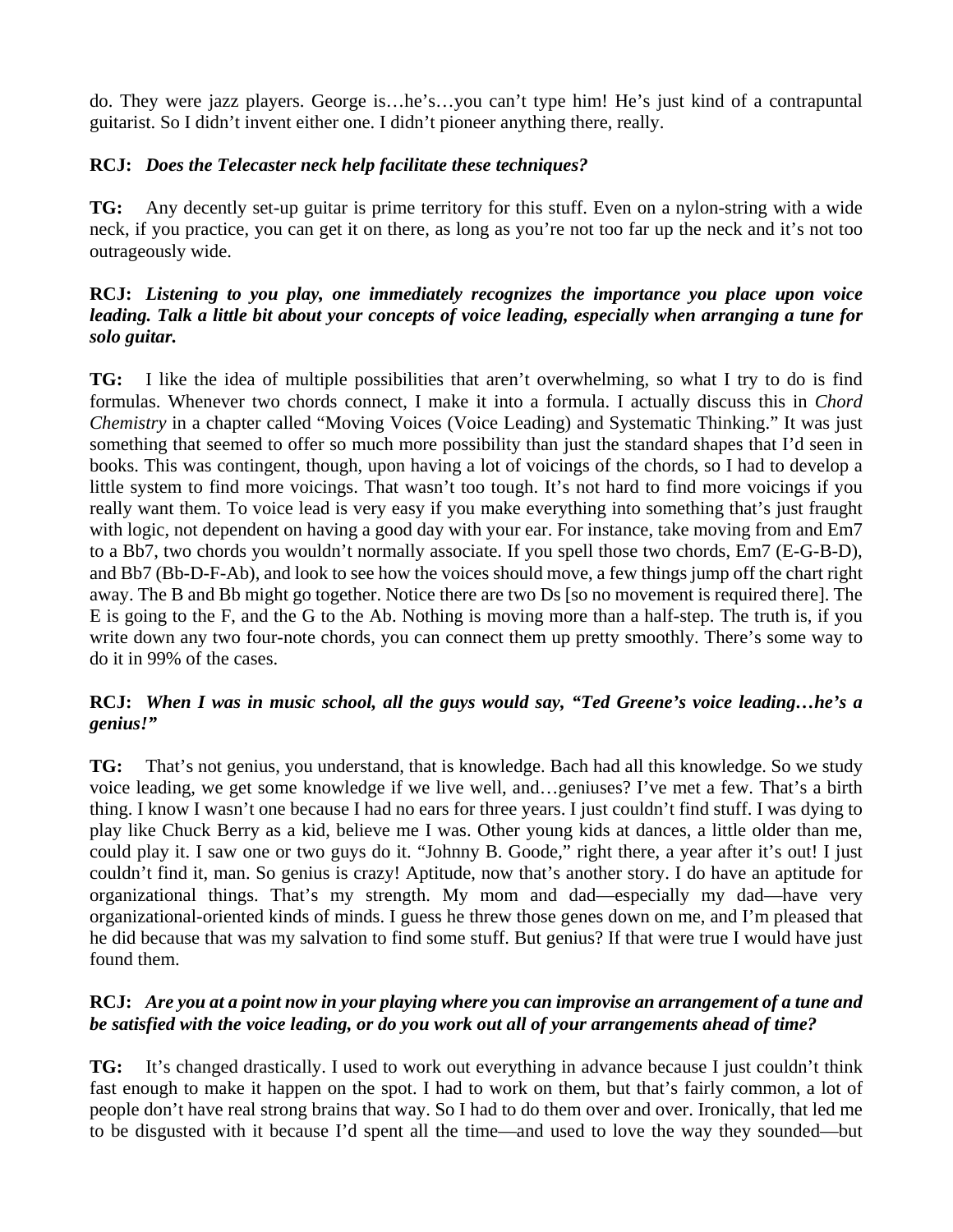eventually some of the glow wore off since I had to play them so much just to learn them. So I just put the solo guitar thing aside for a long time and just let it slide. I was disenchanted but, again, part of that irony chain is that when I went back to do it again, I finally knew enough about the neck and the tunes that I could improvise them. That's what I try to do now because it's a lot more fun. A lot more fun. I mean, if I play the same song in the same key with the same chords over and over and over, it starts to lose something. There are a few Bach pieces I can keep playing that way. The best trick that I know of for myself is to tune the guitar at different pitches because then it sounds fresh. The same piece you've always heard in E minor is now in F# minor. Wow, [looks at his guitar], this is like the little harpsichord or something!

#### **RCJ:** *Let's talk a bit about teaching. Having taken a lesson from you myself, it's obvious that not* only are you good at what you do, but you love teaching as well. What is it about teaching that you *love?*

**TG:** The connection, I guess. I was always, as my mom described it, an enthusiast. I just always liked to get together with people and say, "Hey, did you hear James Brown's new record? Let's listen to James Brown," or whatever it was. So it was just a way to connect. Also, I just fell into it as a means of supporting myself as a young man, but then it became the challenge of organizing the instrument, too.

# **RCJ:** *So what makes a good guitar teacher?*

**TG:** A few things. He or she has to find out what the student really (a) loves, (b) wants, and (c) needs. Mix that stew together and see which of those should come out higher. Some people need certain things, but you can tell they don't want them, and don't love them. That's going to be difficult. If they're very discipline-oriented people, which is rare, then it won't be too bad. But the common thing is that everybody wants to sound great. Some people relish work, but most people would like to have it sooner than later. So I may get somebody to practice the things they love by way of the things they need, because they can't just go right to sounding like Pat Martino or Stevie Ray Vaughan in one day. To try to tap into what a person loves, sometimes you have to sneak the stuff that they need by them. I'm not above doing that if that's what it takes.

George Van Eps has a fun story. A guy came to him once and George starts to give him a lesson when the guy says to him, "George, I don't want to learn all about scales and chords and all that stuff!" And George, in his quiet way says, "Well I guess you'd better put it back in the case because I don't know that there is anything else." You have to enjoy working with people. You have to enjoy getting excited or seeing them get excited. It can't be a gig where you and/or a student do not find satisfaction. It won't last. The people I know who've taught and resent it don't enjoy doing it. They do it to make a living, or who knows why? That's no good. You really have to enjoy the connection. You have to enjoy thinking and solving problems, which I do. I love to solve problems. It's fun. You have to like staying home, like being self-employed, having a different tax situation, and not being able to get credit. You have to give up the spotlight, too, in a way.

#### **RCJ:** If one of your students can't make his or her scheduled lesson time you require that they send *a sub rather than cancel and pay for the lesson. Why do you have this policy?*

**TG:** It's the "no-harm, no-foul," rule as [sportscaster] Chick Hearn would say. If they do that—and almost every week somebody sends a sub—it's a cool way, man. I didn't invent it. One of my students did it first before I even thought of it. He just one day, sent somebody in his place and I thought, "There it is. A solution."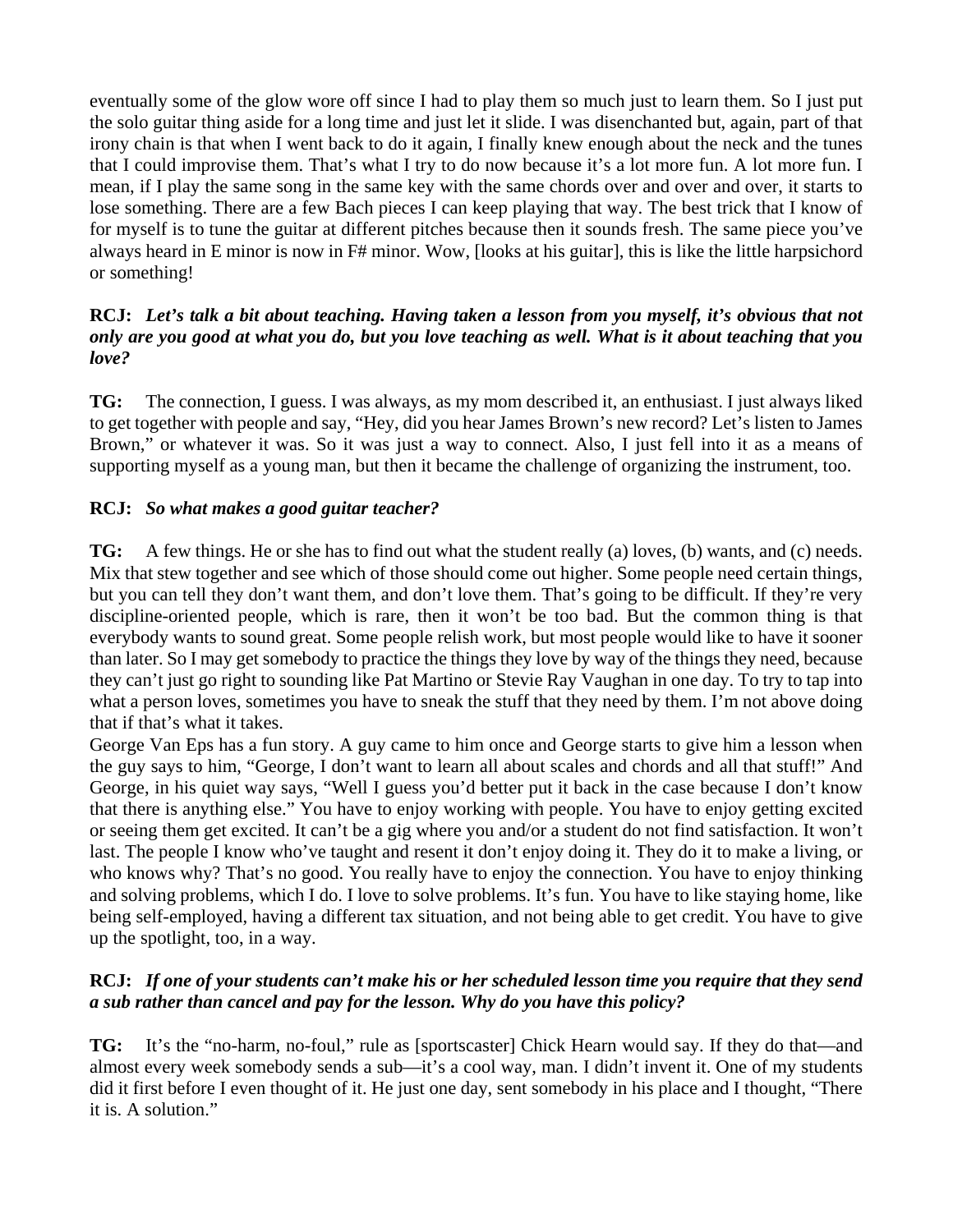#### **RCJ:** *A solution to what?*

**TG:** Well, a solution to blood money. To people burning my effigy on their lawns because they didn't get a lesson they paid for. I need to eat so I want to be paid for the times that they book, and it helps me keep my rates down. But I don't like taking money for nothing. It's not really a good way to live. This way, let's say you booked a lesson and couldn't make it, so you send a pal. Who's hurt? The only way it could be a hurtful thing is if the guy either really didn't want to come and you had to kind of push him into it—which we hope you wouldn't do—or I couldn't help him. But if I couldn't help him, I wouldn't charge him. It's not a big risk.

#### **RCJ:** *How has your teaching method evolved over the years?*

**TG:** The main idea is that we're dealing with human beings here. It's the whole human part of it more than the musical part. Every now and then I get real good at it for a little flash, but I'm pretty much an impatient sort by nature. I'm trying to cultivate patience. I can speak slower now if I need to. It's almost like a bumper sticker, "BE PATIENT OR DIE." And then you get students who—you know this is going to sound strange but it's really true—you don't like, or they don't like you. It's just an initial phenomenon, and it fades. Because when you get to know some of these people you go, "What a sterling person! Where was I? Who did I think I was?" Maybe they were having a bad day. Maybe you didn't like the way they looked at some atavistic, subconscious thing stored down. I think to myself, "Am I just some guy in the playground you were always fighting with?" You know, just crazy stuff! The whole personal part of it is a much larger part now than it was when I was a kid.

I always used to cram for my lessons in the old days, as the teacher. "What am I going to teach them today?" I'd always have a lesson ready. I don't do much of that anymore. They bring so many different agendas in that you just try to go with what they need at the time. I mean, the music has been deemphasized. It's still about music, but it really gets down to understanding them and how they learn, and what they need, and how not to push the wrong buttons if possible.

Recently I had an experience where I just didn't act very well towards a student, not intentionally, but I was a bit out of control. My student pointed it out to me because he was very sensitive. I felt like, lower than pond algae. I was just way down. But he was good. I apologized, told him I'd try harder not to let that happen again, and we went forward. And we're on a good keel again. But it's tough sometimes. Maybe I've just explained something for the seventh time in a row, and it hasn't worked. Sometimes half of that is frustration towards myself. "Ted, why can't you find a clear wording of this?" "This is G. Here's it's seventh. What could the name of that note be?" [Student responding] "Um...C#?" "No, it's the seventh!"…you know?

#### **RCJ:** *Have you found over the years, especially with a popular instrument such as the guitar, that student interest in studying jazz theory, harmony, reading, etc., has in any way declined?*

**TG:** The opposite, by far! Guitarists are much more knowledgeable now. Magazines, videos, more teachers maybe, although there's definitely a shortage of guitar instructors. I'm humbled by a lot of my students and wish I could play like them. A lot of them come in and they're raging already in some area of guitar. They have something else they don't know and they hope I can help them with it. It's quite astonishing.

#### **RCJ:** *Do you see jazz as an intellectual music?*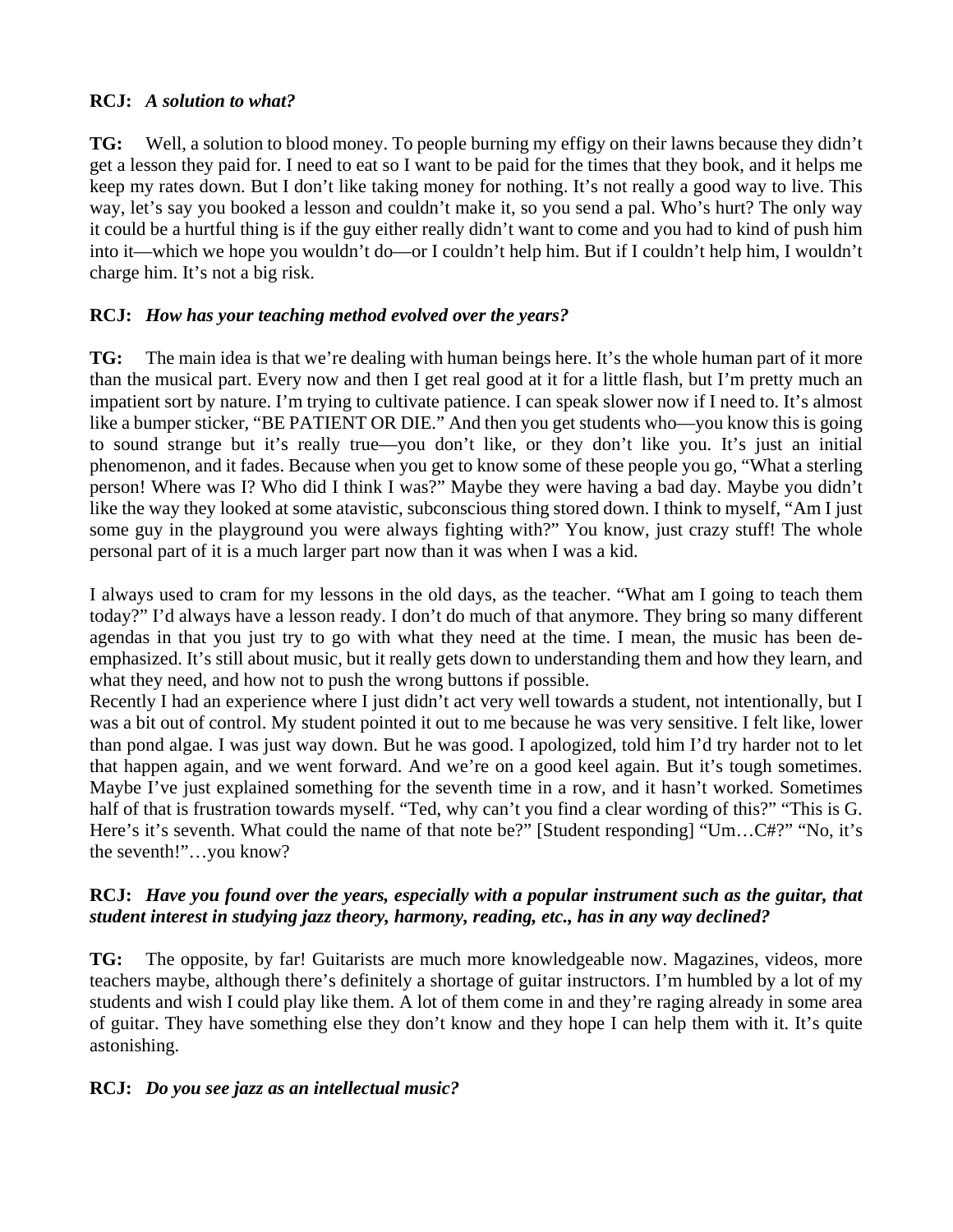**TG:** Well, let's talk jazz for a second. If you speak of New Orleans and then Dixieland—they're almost the same—you're talking raucous contrapuntal music. If people love it, they usually love the raucousness and the intertwining melodies and the stomping vibe it has. Then it moves into Swing. It's hard to not like Swing. You usually have to have a bad association with it not to like it because it's got many of the finest things that music can have to attract the human race. It's got melody. It's got harmony. It's got terrific zest and groove. Hence it was the popular music in the thirties. Children and adults "went to the same ballroom" so to speak. It was the only time in US history, other than a tiny little pocket of the Twist in '61 and '62, when both kids and their parents were dancing to the same stuff. But Swing was it, man, in that sense.

So, "Is it intellectual music?" No, not exclusively. That's the cool thing about that period in particular. It could appeal to the guy who likes his music brainy. In a great big-band arrangement there was plenty going on to attract the mind; the different strands, the different sections, the antiphonal nature [of the music], the call and response, and then a great solo. All of that. But if you'd just had four drinks and said, "I just want to move, man," if it was on that level, you could still feel the beat real strongly. Then you get to Bop. Now there's the first time that jazz became kind of intellectual because, how does it differ from Swing? People don't dance this fast [taps his hands at an accelerated tempo]. It stopped being a body thing. We just don't dance that fast. It was the beginning of the death-knell for jazz being America's popular music. But it had to be. The creators of it were burning with the passion to play that kind of music, for many reasons. The sociological one being that they [the black jazz musicians] were just tired of the white man taking the fruits of their labor and being seen as the innovators, when they were the true innovators. We can't deny that black men invented this music and white men prospered more often. In the Swing era most of the renowned figures at the highest echelon of earning power were white. Although [white clarinetist] Benny Goodman stood up [for the black musicians]. He was the first guy to integrate the band. In the South, when the white hotel owners would say to Benny [about a black band member], "He can't stay here," Benny would insist, "If he can't stay, then we don't stay. We're going home." He was cool that way. I know I'm slightly off the track of your question, but I just had to throw it in.

Also in the Bop period, they stopped having accessible melody as well. You could sing Swing riffs, for example, "In the Mood" [scats the head]. But it's hard for the average layman to sing "Scrapple from the Apple," "Conformation," or "Billie's Bounce." What they [the creators of BeBop] did was calculated. [Saxophonist] Charlie Parker was an immensely-intelligent man, and so was [trumpeter] Dizzy Gillespie. Charlie Christian had already laid some groundwork for asymmetrical phrasing. All these intelligent men, [pianist] Thelonious Monk, [drummer] Kenny Clarke—all those guys—they decided that what they would do is disguise the songs. They would know what they were playing, but nobody could sit in if they weren't hip to what was going on. That way, they would get rid of most of the people who would be profiting in an easy way. The showboating kind of guys who might get the crowds' appeal, but not be as strong a musician. In particular the whites, though they eventually accepted certain white guys like [trumpeter] Chet Baker. Basically, it was a way to keep lesser-qualified musicians from joining their party. They were doing it strictly for themselves. They didn't think they were going to make a lot of money. In fact, there was a record ban in the early period of Bop. A lot of the early Bop was never recorded. They were full of resentment about it, but they were mostly full of joy at the discovery of a new sound that they could be stimulated by. They were bored with the old stuff, too. So, yeah, jazz became kind of intellectual there.

But when the Cool period came along, it stopped being intellectual. It started to be sophisticated, and that's a little different. It took on an aura because it was played in the homes of people who either fancied themselves, or actually were, sophisticates. It became the background music for intelligent people. But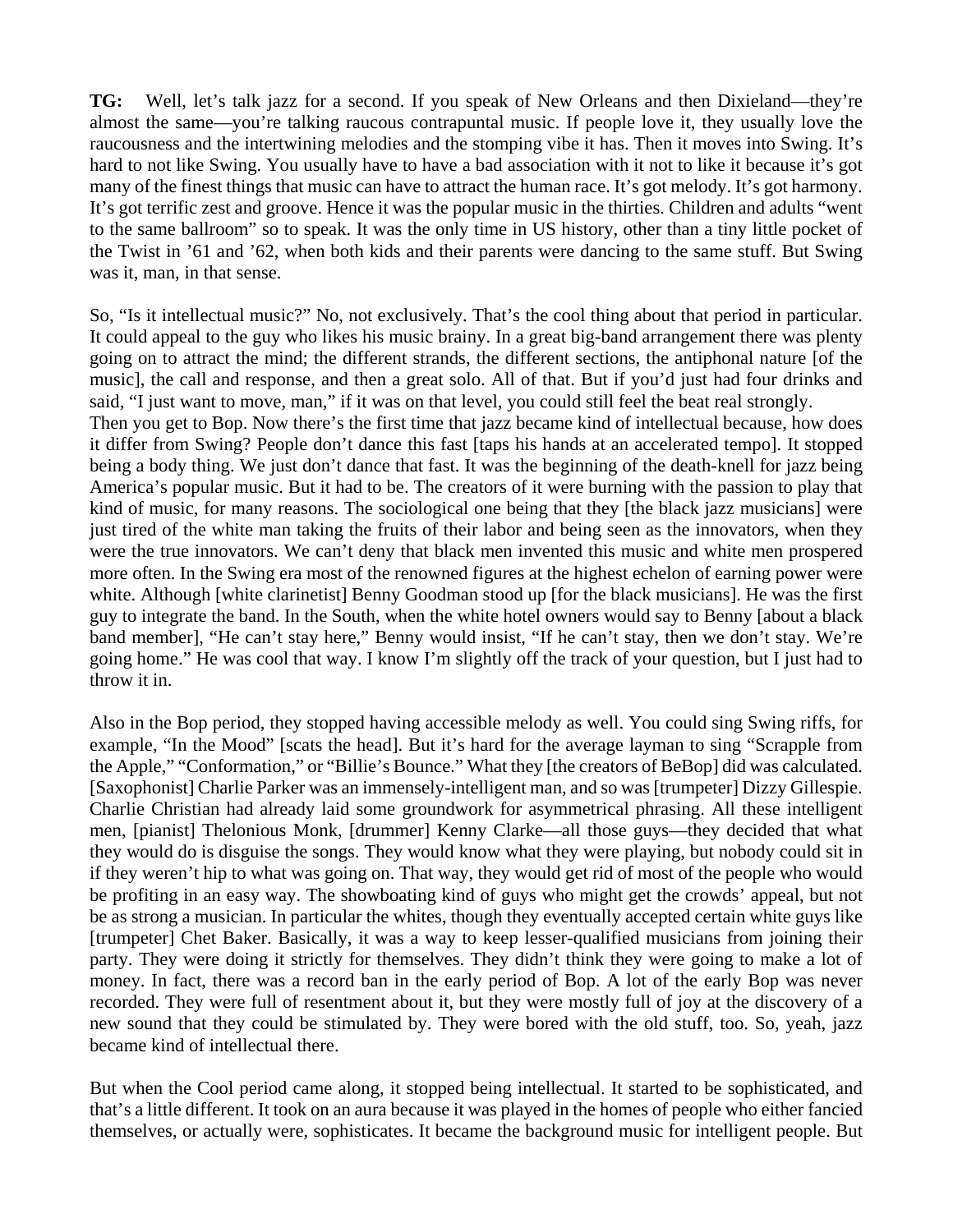it wasn't music for intelligent people in the sense that you had to listen with your brain to dig it, because Cool is a very relaxed period of jazz. The funky jazz that came in right about that period, what I call Gospel Blues, man, that stuff, you'd be hard-pressed to find Americans that don't like that. Like [plays the opening riff of "Moanin'"], I mean, it just sounds great! That's, in a way, the coolest, creative jazz of all because it's the most universally appealing. So that's not music that's intellectual.

By the period of [trumpeter Miles Davis'] *Kind of Blue*—the late fifties and early sixties—jazz is really easy to listen to on many different levels. True, there are some solos that, for a while there, will probably lose somebody, especially when it gets to the [saxophonist John] Coltrane period. That's for musicians more than the non-musicians. And jazz has pretty much stayed there, if you want to separate it from, say, jazz-fusion or jazz-rock. That came back to the fold because, why? The big thing again, rhythm. When they started using rock,  $R&B$ , or funk rhythms with jazz, of course it would appeal to more people. And it does. I'd bet you Pat Metheny has sold more albums than Tal Farlow did by far. Way more. And he deserves it.

#### **RCJ:** *How do you respond to the attitude prevalent among some jazz "purists" (such as virtuoso jazz guitarist Jimmy Bruno) that rock is a "boring and infantile music"?*

**TG:** I understand it and try not to be mad at them for it. There are many reasons to feel the way they do. Picture you're a guy like Jimmy Bruno. You've spent maybe a thousand hours a year of your life studying the instrument. Your peers know that you can play—and maybe are astonished if you're as good as he is. But the average person comes up to you [at a gig] and says, "Hey, you guys know 'Gloria'?" So I can see how a guy like Jimmy or a lot of the older generation—the pre-rock guys—might hear rock as noisy. It is noisier, there's no doubt there. And less-sophisticated, no doubt there. Maybe they're afraid of condemnation by their peers if they admitted that they liked some of it. Although, that changed a lot with highbrow endorsements, like when Leonard Bernstein and those guys in the latesixties started to say, "The Beatles are doing fantastic things!" The whole art community swung over towards the Beatles, including the so-called intelligentsia. A lot of musicians may have resented it, though a sizable percentage of them ended up playing rock later because they were won over by people like The Beatles. Some of them probably grew to like it a little bit.

But I can see how a certain kind of jazz ear longs for [drummer] Art Blakey and the Jazz Messengers and hears people going [plays the chords to "Gloria" and rolls his eyes]. It's just not subtle enough for them. Maybe Jimmy's like that, that would make sense. But that's not me. I mean, I love rock, if it's quality rock…whatever that means.

#### **RCJ:** *What do you see as the role of scholarship and academics in the study of jazz guitar?*

**TG:** That's a nice question. It's a fun subject to think of. Although, if I'm attending MI [Musician's Institute] and spending eight-grand and am not learning well, it's not fun, I guess. You get one guy who goes to music school and he is just enraptured. He makes friends with the other students. They're all working hard as they go home and do their homework. They're all progressing. They understand the classes. They see that they're learning and going forward, and they're being shown why these classes are important for their future careers. That's got to give you a good feeling if you're a young person. There's a sense of security there, that you're going to have a career. Some of the schools have emphasized the career thing, being able to commercially get out there and perform and deliver. And that's good, as long as the students who are being asked to do it aren't doing it with any kind of resentment. For example, take a jazz purist, a guy who, that's what he lives for. But he's playing country on Saturday nights and Top 40 on Friday nights, and he hates this music. That's a drag. He probably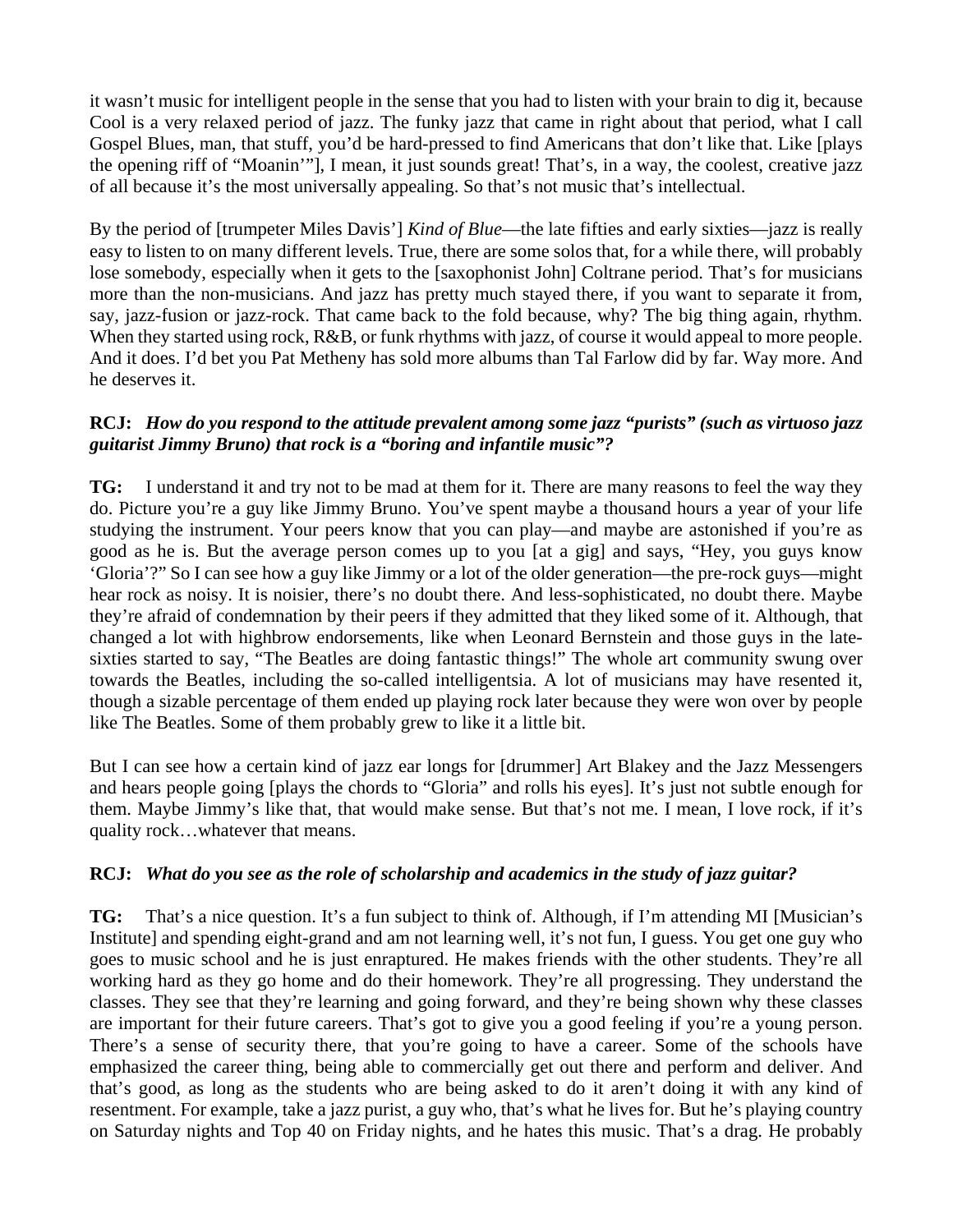shouldn't have gone to music school. He should have found something outside of music to do to make money so he would only think of music with the beauty that he wants. Just do it for fun.

### **RCJ:** Once one of my professors in music school told the class that if anyone there was intending to make a career performing, he or she would do better to withdrawal from school that day, to go out into the "real world" and just gig, gig, gig, as much as possible. How do you feel about that advice?

**TG:** I don't agree across the board. I don't think most statements of that nature are really that well thought out—with all due respect to the prof. We're dealing with individuals here. For one guy, going out and playing will kill his self-esteem. He'll be psychologically scarred for years, if he ever recovers. He can't cut it yet. He's out there too soon. He's on the gigs and he's way-in over his head. He got the gig because he's got good gear, he's handsome, he can play a little of the music, or sings the rock tunes. Let's say he's playing a casual. The later sets, when all the rock stuff happens on most casuals, he can cut that. But he can't cut any of the jazz stuff, and all the other players are treating him with somewhatless-than respect because of it. That guy should be home woodshedding so he's a little more prepared. He doesn't have to go to college necessarily, but there has definitely got to be study to play serious music like that.

For somebody who is exceptionally gifted ear-wise, there won't be too much of a problem to look forward to. They'll just keep growing with every gig they play. They'll learn some new sounds and be able to adapt quickly. But most of us have to stay home and study a little bit. So, for certain kinds of people, music school or college is real good because it forces them to do work (a) they might not otherwise have done, or (b) they might not know how to organize for themselves. Although these days it's a lot better of course. If a guy just did every column in, say, *Guitar Player* magazine, for the last decade, boy, would he know some stuff! That's tons of stuff with educational emphasis. I'm not saying that's the way to do it, but there's that, and there are videos, too. I mean, take a Joe Diorio video for example. A guy would have to personally seek out and study with Joe for years to get those secrets.

## RCJ: So if you had a young student come to you and say, "Hey Ted, do you think I should go to *music school for guitar?", what questions might you help that student ask himself before he makes his decision?*

**TG:** I'd be asking him a lot of questions. What does he want to do? What style(s) of music does he want to play? Does he want to have solo gigs? Does he want to play with another harmonic instrument or does he want to carry the weight? Does he want to be a heavy melodic soloist or does he want to concentrate on the harmonic content of the music? Does he want to play with large aggregations where he has to take a supporting role, or does he want limelight? Because if he wants limelight, he's definitely got to have more to offer, things that capture the public's attention. You can't be a quiet, reflective player and expect all the agents to just be thrilled to book you on the Tonight Show. So, I'd want to find out what the kid really wants to do. You just ask a logical chain of questions. Sometimes they say, "Well I just want to get better." If they sat that, I usually try to tell them to keep their money and not go to school. There are plenty of ways to just "get better" without spending all that money, meaning no disrespect to the schools—if they're doing a good job.

## **RCJ:** *Have you ever considered making teaching at the college level your full-time gig instead of the private thing?*

**TG:** Yeah. They've asked me and I've thought about it. But it's fun to wake up and be at work already, you know? You're already home, you don't have to wear socks! You can set your own rules. You don't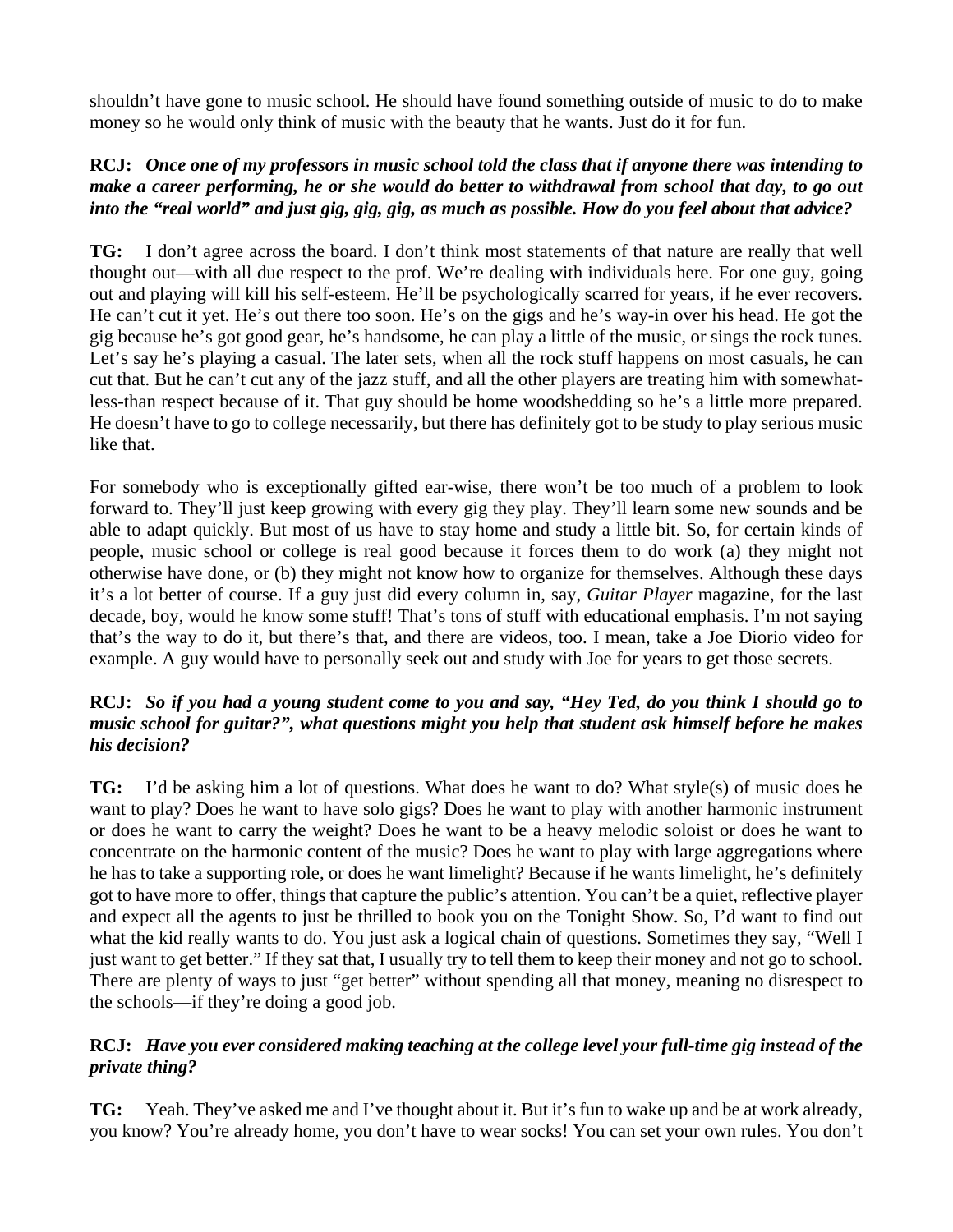have to worry about somebody needing to use the room. It's more fun being self-employed. Though I do miss the camaraderie. I taught in music stores for 11 years before I went private in '76. It was fun, but there were a lot of problems. The guy in next room might be teaching a loud solo, while you're trying to teach a quiet song to a kid whose got a classical guitar or something.

And when you teach clinics [or classes], you could be addressing one faction of students and missing a whole other. But one on one, you look at the person and you say, "By the way, could you explain it back to me?" That's something I often do. I tell them, "I'm the student now. Teach it to me." And if they can, then you know they've learned it.

#### **RCJ:** *Texas guitar-virtuoso Eric Johnson has said: "One person who should be better known is Ted* Greene, who is incredible...he should be president! If a lot of people had the opportunity to hear cats like him, it would really touch them in their lives." How could we get to hear more of you so that can *happen?*

**TG:** Wow! I'm a fan of his so it's nice to hear that. I'll have to battle with my inner demons and get out there and make more records. I really would like to share music with people. As a kid, my dream was to be a player first. I'm still planning to go out and play, even in the next year again, and see if I could keep it consistent and enjoy it. It's just that, I can't seem to please myself musically for extended periods of time. I go through wonderful raptures, periods where I'm happy with my playing for a while, but then it starts to sound not exciting anymore. I get very disappointed. I just have to find a way to get myself on that track again.

There was a period where I really enjoyed my own playing, I really did. One of the highest times I ever had in my life was playing in front of a hushed crowd, quite a few-hundred people, and I just felt absolutely beyond euphoric. Every note sounded gorgeous. I felt like I could do anything I wanted and that everybody wanted to hear it. If it could always be like anything close to that, I'd be out there still. But [there have been] too many nights of saying, "Hmm, this doesn't sound that good," or "They don't really want to hear this, do they?" or on and on, you know?

# **RCJ:** *Do statements such as Eric's ever challenge you to keep your ego in check?*

**TG:** I know where my strengths are. I do a few things that I don't hear other people do. But then again I hear almost everybody who's been playing for twenty or thirty years do something that other players don't do. I understand why some people would think I'm a great player and others would just say, "He's all right. He's moving the fingers a lot." One guy might hear that record I did and go, "He had some nice chords in there, man. That's not bad." Another guy might say, "Well, I heard some of this at my dentist's the other day!" Then another guy might hear it and say, "Wow, man! That guy's kinda got some other voices moving around," and he might like that. It's really such a personal thing. It's not the most accessible style of guitar, I know that. I do play other styles that are more accessible; R&B, and a kind of Ray Charles Gospel-influenced style. Ray is my all-time favorite in some ways, my biggest influence, though it hasn't come out much in my playing. One cut on my record, "Old Man River," showed a little of that. When I play out and I play things of that nature I can connect with more people. And then the average person might say, "Gee, we like this guy's playing," and that is heart-warming. As to why somebody like Eric Johnson would think that, I don't really understand. If he'd said Danny Gatton, I'd understand. Danny to me was the ultimate all-around exceptional guitarist. The hot-rodder of all hotrodders! Or if Eric had said that about Lenny Breau, I could understand it there too, because Lenny had such a refined excellence. I can't imagine why Eric would feel that, so I'm just flattered!

#### **RCJ:** *Talk a little more about your relationship with George Van Eps.*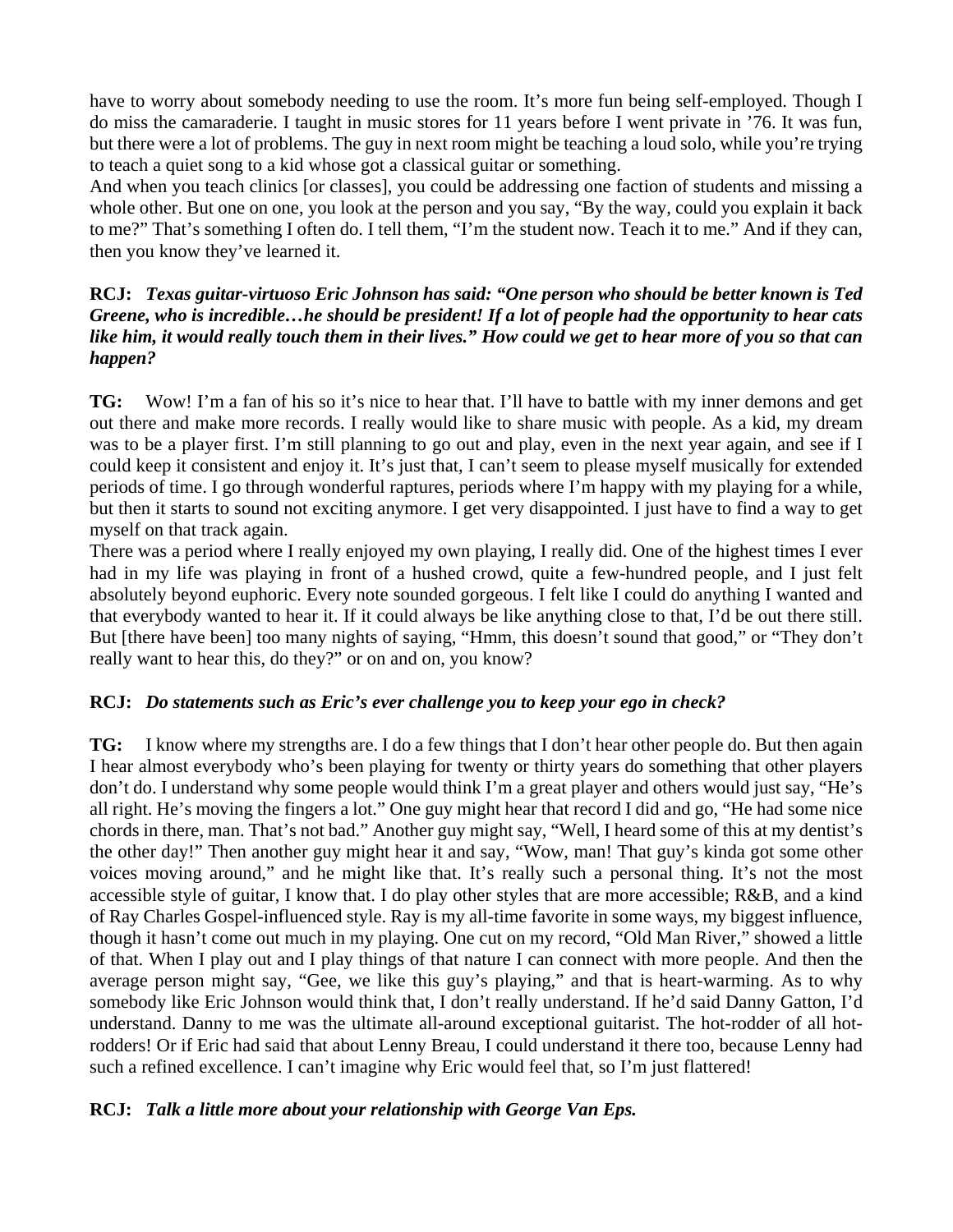**TG:** He's a very good soul, a good man. I studied with George in 1972 and it was really a glorious experience. Not because I learned so much at the time. I was a pretty bad questioner. I'd just sit there and try to wipe the drool off my body! I didn't know what to ask him really, I'd just go into an emotional state. This happened to me throughout my life with teachers. They'd start playing and I would just get the "raptures" and forget to think. When I first heard George I was into black jazz players. The Kenny Burrells and, my favorite of all time, Wes Montgomery.

I had an experience where I heard George in a club and it was another one of those, as you said, "epiphany"-type of experiences. I wanted to study with him, I asked him if I could, and he let me. He's an extraordinarily intelligent guy. He was hurt a little by some of his students who tried to steal his material and publish it, so he wouldn't let you tape a lesson. He wanted you to love the music the way he did, and it was easy for me to fit that criterion. He would play and I would just love it. I never heard anybody play as much guitar as George does. He can play more guitar—solo, sitting down by himself than anybody probably who ever lived. He just has studied it longer and harder, and maybe loves it more, too. He would show you whatever you wanted if you kept after him about it. First he had his plan. But after every lesson I'd mention to him that I came to learn this one piece that I had heard him play in a club, a little lullaby he wrote for his grandson. That's what I really wanted. And by the third lesson—it was so beautiful—he said, "Oh, hell!" He just threw all the materials that he had arranged for our lesson off the desk. He saw that I understood what we were doing and must've said to himself, "This guy's going to get all this stuff on his own." It was just a great moment. Then he started showing me pieces, and that was all we did for the rest of the time. But he wouldn't let me tape them, so I had to really stretch my molecules to retain some of it. I got along great with him and tried to be respectful because he deserved it. I was thrilled to write a cover story on him for *Guitar Player* magazine once.

George has probably pioneered more stuff for solo guitar than anyone. It's pretty easy to say that. He taught Johnny Smith and Tony Mattola, both of whom became top-flight solo guitarists. Howard Roberts, who plays great solo guitar on his old Capitol Records—a cut here, a cut there—he was George's student.

# **RCJ:** *Have you ever done any performing with him?*

**TG:** Oh, no! I wouldn't even dream of calling him for something like that. Although there is a young fellow who does do that. His name is Howard Alden. He's a fine player. He complements George well. I have a feeling he gets along just great with George and it's good for both of them. George is the top guy, harmonically. He doesn't often show what he knows, all the knowledge. I'll give you an example of what I'm trying to say. On an album called Soliloquy, his last album for Capitol, he does some cuts where he's into very modern things. It's not just the old thirties and forties sound, it's really advanced stuff with a lot of wild progressions. You can't imagine that it's coming out of the guitar! And then you can't imagine it's the same guy! His fondness is for the older sounds, but the guy has a lot of other knowledge.

#### **RCJ:** *Talk a bit about Lenny Breau.*

**TG:** Oh, man! Probably the greatest all-around player I've ever seen. Lenny had covered more ground—other than Danny Gatton—of any player I've ever been exposed to. It's funny—great in a way. Danny Gatton's favorite guitarist, by far, was Lenny Breau. So it took one to know one. Of course they both died young of tragic circumstances. It's funny, too, because they don't sound anything like each other. Danny's a hot-rod guitarist, treble pickup a lot of the time. Played great jazz, but wasn't as famous for his jazz. Lenny, on the other hand, was primarily famous for his jazz, playing in a quiet, mellow